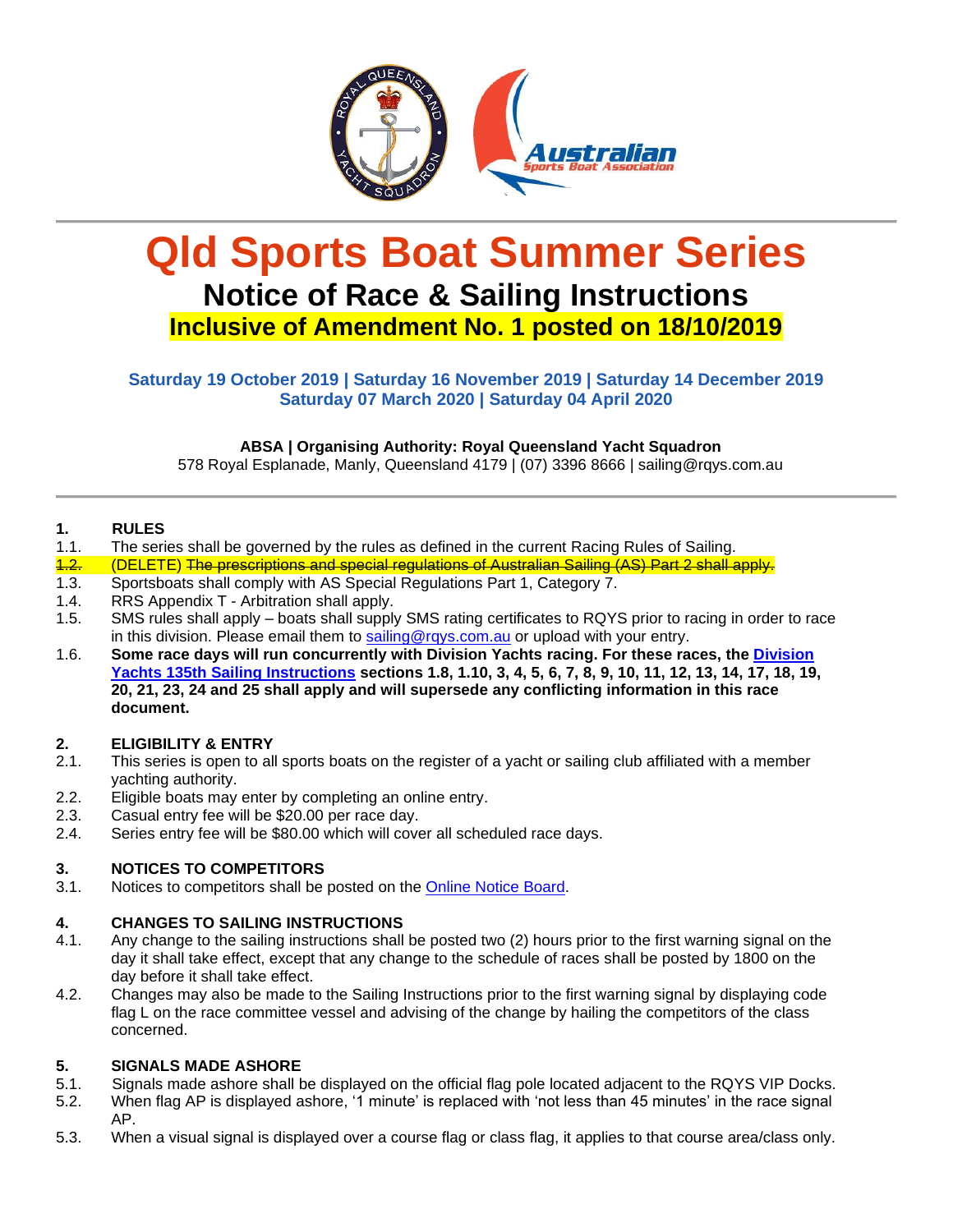# **6. SCHEDULE OF RACES**

6.1. The schedule of races shall be as per below:

| <b>RACE DATE &amp; DESCRIPTION</b>                                                     | <b>FIRST WARNING</b><br><b>SIGNAL ON COURSE</b> |
|----------------------------------------------------------------------------------------|-------------------------------------------------|
| Saturday 19 Oct 2019 – Windward Leewards x2 – Off the Beach Northern Course            | 1330 hours                                      |
| Saturday 16 Nov 2019 – Windward Leewards $x^2$ – Off the Beach Northern Course         | 1330 hours                                      |
| Saturday 14 Dec 2019 – Short Passage Race x1 – Division Yachts Northern Course Start   | 1230 hours                                      |
| Saturday 07 March 2020 – Windward Leewards x2 – Off the Beach Northern Course          | 1330 hours                                      |
| Saturday 04 April 2020 – Short Passage Race x1 – Division Yachts Northern Course Start | 1230 hours                                      |

*Note: The scheduled Short Passage Races with Division Yachts are subject to be switched to Windward Leewards x2 – Off the Beach Northern Course races.* 

# **7. CLASS FLAGS**

7.1. The class flag for sports boats shall be numeral pennant 3.

#### **8. RACING AREAS, COURSES & MARKS**

- 8.1. Attachment A shows the approximate location of racing areas.
- 8.2. For Windward Leeward race days, sports boats will race on the Northern Course with the following indicative classes: Etchells, Skiffs, 9ers, VX Ones, Catamarans and Finns.
- 8.3. For Windward Leeward race days, courses from the [Off the Beach Course Booklet](https://www.rqys.com.au/wp-content/uploads/2019/09/Off-the-Beach-Course-Booklet-for-2019-2020-1.pdf) will be used.
- 8.4. For Passage Race days, courses from the [Manly Course Booklet](https://www.rqys.com.au/wp-content/uploads/2019/09/Manly-Course-Book.pdf) will be used.
- 8.5. No later than the warning signal, the race committee signal boat shall display the approximate compass bearing of the first leg and the course to be sailed.
- 8.6. The marks in the courses are described in the course booklets.

# **9. THE START**

- 9.1. The starting line shall be between a staff displaying an orange flag on the start vessel at the starboard end and the course side of the port-end starting mark.
- 9.2. To alert boats that a race or sequence of races shall begin soon, the orange starting line flag shall be displayed with one (1) sound at least five (5) minutes before a warning signal is made.
- 9.3. Boats whose warning signal has not been made shall avoid the starting area during the starting sequence for other classes.
- 9.4. A boat starting later than four (4) minutes after her starting signal shall be scored Did Not Start without a hearing. This changes RRS A4.

#### **10. CHANGE OF THE NEXT LEG OF THE COURSE**

10.1. To change the next leg of the course, the race committee shall lay a change mark and remove the original one. To change this again, the original mark shall replace the change mark, and so on.

#### **11. THE FINISH**

11.1. The finishing line shall be between a staff displaying a blue flag on the finishing boat and the course side of the finishing mark.

#### **12. TIME LIMITS**

- 12.1. The time limit for the first boat in each class shall be 80 minutes.
- 12.2. Boats failing to finish within 15 minutes after the first boat sails the course and finishes shall be scored Did Not Finish (DNF) without a hearing. This changes RRS 35, A4 and A5.

#### **13. PROTESTS AND REQUESTS FOR REDRESS**

- 13.1. Protest forms are available at the RQYS Sailing Office. Protests and requests for redress or reopening shall be delivered there within the appropriate time limit.
- 13.2. The protest time limit is 60 minutes after the last boat has finished the last race of the day or the race committee signals no more racing today, whichever is later.
- 13.3. Notices shall be posted on the online notice board no later than 30 minutes after the protest time limit to inform competitors of hearings in which they are parties or named as witnesses. Hearings shall be held in the specified protest room, beginning at the time posted.
- 13.4. Notices of protests by the Race Committee or Protest Committee shall be posted to inform boats under RRS 61.1(b).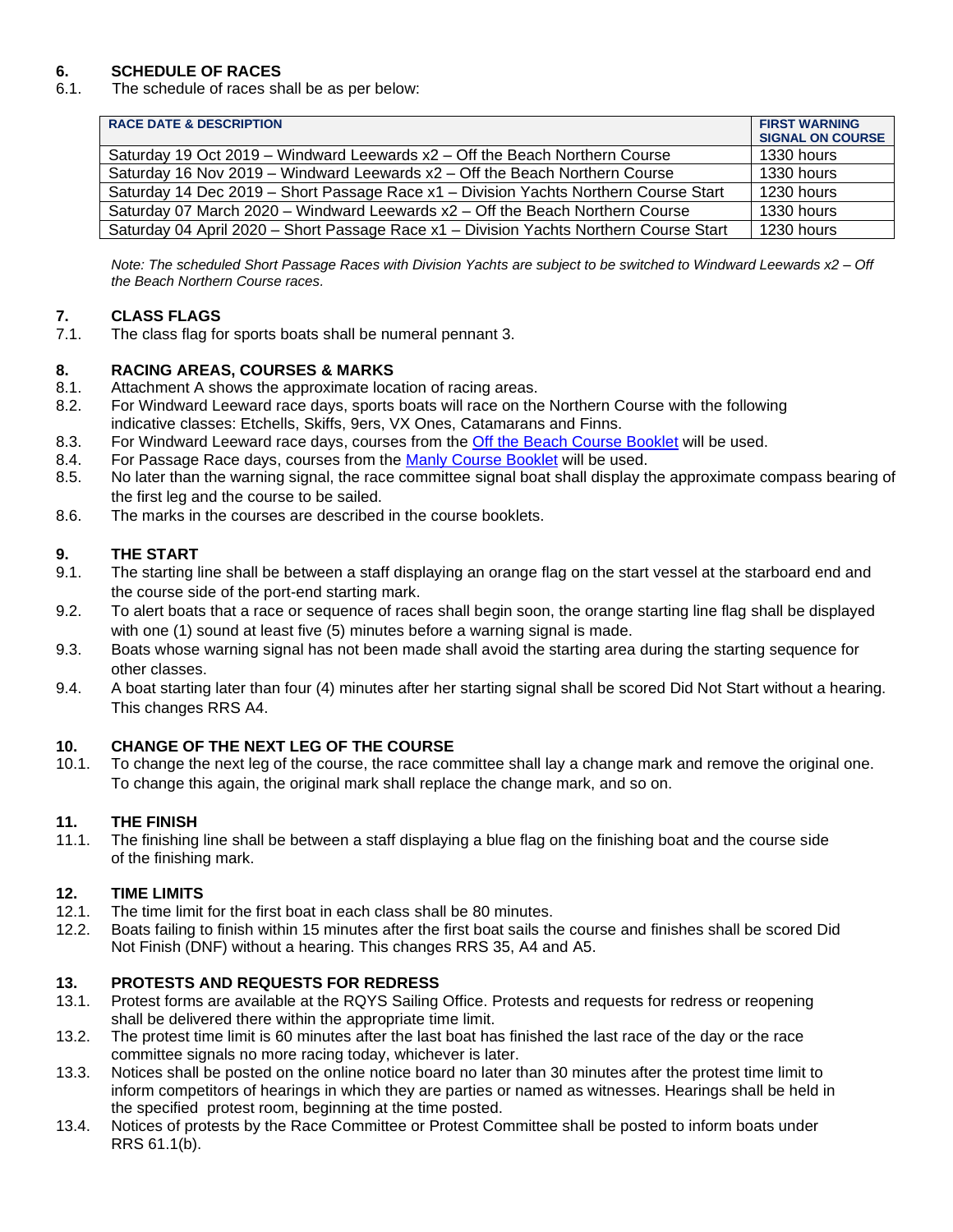- 13.5. Breaches of SI 15, 16, 17, 18 and (**DELETE) 24 (ADD) 19** shall not be grounds for a protest by a boat. This changes RRS 60.1(a).
- 13.6. Discretionary penalties may be applied by the Protest Committee.
- 13.7. All marine incidents must be reported to the Race Committee in addition to regulatory requirements to report marine incidents to Marine Safety Queensland (MSQ).

# **14. SCORING**

- 14.1. There will be up to two (2) discards in this series; one (1) will be applied once four (4) races have been completed, two (2) will be applied once seven (7) races have been completed.
- 14.2. A boat which Does Not Compete (DNC) in a race shall be scored the number competitors within the fleet who came to the starting area (includes DNS, DNF, RET, OCS, etc.), plus an additional three (3) points. This changes RRS A9.

# **15. SAFETY REGULATIONS**

- 15.1. All skippers shall SIGN ON before racing each day and SIGN OFF at the earliest possible time after the completion of racing (but not later than the end of protest time).
- 15.2. The skipper of a boat that retires or does not intend to continue racing is required to SIGN OFF immediately on return to shore.
- 15.3. A boat that retires from a race shall notify the race committee as soon as possible.
- 15.4. Competitors shall comply with the following harbour bylaws:
	- a. All sailing vessels shall give way to powered vessels at all times whilst inside the Manly Boat Harbour.
	- b. Once outside the Manly Boat Harbour, competitors are to as soon as possible stay outside of the main channel, keeping clear of powered vessels.
	- c. No Spinnakers are to be flown in the Manly Harbour 6-knot area.

# **16. RADIO COMMUNICATION**

- 16.1. Except in an emergency, a boat that is racing shall not make voice or data transmissions and shall not receive voice or data communication that is not available to all boats.
- 16.2. The Race Committee may communicate with boats on VHF Channel 72.

# **17. PRIZES**

- 17.1. Daily prizes will be presented in the RQ Bar to the Boat of the Day on each race day, one (1) for each division (PHS and SMS) providing there are a minimum of three (3) boats entered in the division.
- 17.2. Other prizes may be awarded at the discretion of the Organising Authority.

#### **18. DISCLAIMER OF LIABILITY**

18.1. Competitors participate in the regatta entirely at their own risk. See RRS Fundamental Rule 4, Decision to Race. The organizing authority shall not accept any liability for material damage or personal injury or death sustained in conjunction with or prior to, during, or after the regatta.

#### **19. INSURANCE**

19.1. Each participating boat shall be insured with valid third-party liability insurance with a minimum cover of \$10,000,000AUD per incident or the equivalent.

#### **20. RESULTS**

20.1. Results shall be published online at [www.rqys.com.au/result](http://www.rqys.com.au/result)